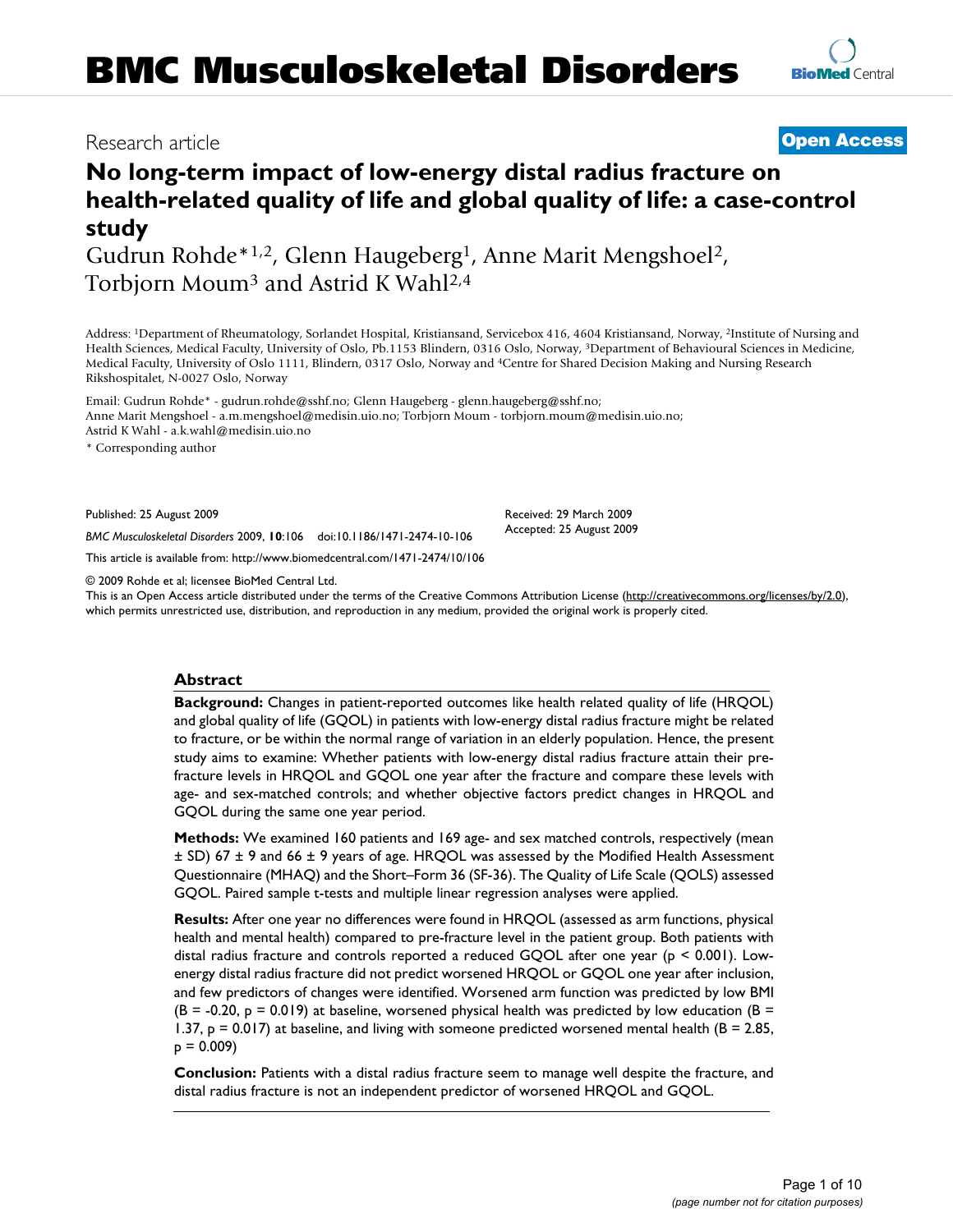# **Background**

The distal radius is a frequent site of osteoporotic fractures in elderly and seems to occur most frequently among relatively healthy elderly people [1,2]. Distal radius fractures do also occur about 15 years earlier in life than other osteoporotic fractures like hip fractures [3,4]. Furthermore, a low-energy distal radius fracture has been identified as a predictor of future fracture of both hip and spine [4]. Patients with low-energy distal radius fractures report reduced arm functions and pain the first weeks after the fracture, and some patients may never regain pre-fracture arm functions [5-7]. This may impact quality of life (QOL).

QOL cover different physical, psychological and social aspects, and emphasize the patients' perception of these aspects. QOL comprises both health-related quality of life (HRQOL) defined as an individuals' experience of their general state of health, such as physical, social, and mental well-being [8] and global quality of life (GQOL) reflecting an individuals' satisfaction with life, and has a meaning beyond an individuals' health [9].

To identify changes in subjective outcomes such as HRQOL and GQOL after a fracture might give patients and their caregivers a better understanding of expected recovery. Previous studies of HRQOL after distal radius fractures have shown that most recovery in arm functions occurs during the first 6 months after the fracture, and at one year follow-up most patients report no or minimal pain and disability [6,10-12]. Furthermore, patients with a distal radius fracture seem to reach population-based levels of HRQOL some time after the fracture, although numerous patients report remaining symptoms from the fracture [5,7]. Education, co-morbidities and injury compensation at baseline seem to be covariates of how patients report their pain and disability one year after a distal radius fracture, indicating that also factors independent of the injury play a role in self-reported arm functions after the fracture [13]. In other studies, low bone mineral density (BMD) and low body mass index (BMI) are identified as determinants of reduced HRQOL two years after a distal radius fracture [7].

Previous research on patients with low-energy fracture seems to lack a broader perspective in one and the same study, including both objective factors, such as BMD, BMI and other demographic and clinical measures, as well as patient-reported outcome like HRQOL and GQOL. Presently, all these variables are assessed. Furthermore, we ask whether the changes in HRQOL and GQOL in patients with low-energy distal radius fracture are related to the fracture or within the normal range of variation in an elderly population [14]. Hence, the present study aims to examine:

1) Whether patients with low-energy distal radius fracture attain their pre-fracture levels in HRQOL and GQOL one year after the fracture, and compare these levels with ageand sex-matched controls;

2) Whether objective factors predict changes in HRQOL and GQOL during the same one year period.

# **Methods**

#### *Study design, patients and controls*

To study one-year changes in HRQOL and GQOL in patients with low-energy distal radius fracture we applied a case-control, prospective longitudinal study design. The study was recommended by the Regional Committee for Medical Research Ethics and approved by the National Data Inspectorate.

Patients with low-energy distal radius fracture aged 50 years and older were consecutively recruited from an osteoporosis centre at a regional hospital in southern Norway in 2004 and 2005. A low-energy fracture was defined as a minimal trauma falling from standing height or less [15], and a distal radius fracture was defined as located within 3 cm of the radio-carpal joint [16]. The distal radius fractures were closed injuries, and the fractures were treated conservatively by stabilising the fracture by a plaster cast or by external fixation. Patients were assessed and data collected in median 10 days (interquartile range 13) after fracture and reassessed one year after fracture. With regard to demographical and clinical variables, HRQOL and GQOL the patients were asked to report their status prior to fracture. The patients also were asked to report their exercise habits, falls and the use of health care recourses during the year before fracture. The controls were asked about their status and habits prior to inclusion. The same data collection performed at baseline was repeated after one year.

The included patients comprised 56% of all 324 patients with low-energy distal radius fracture treated at the hospital, and 73% of 249 patients examined at the osteoporosis centre. Before inclusion in this study, we confirmed that the fracture was not a result of high-energy trauma and was caused only by minimal trauma according to the definition of low-energy fracture [17]. Patients who were excluded comprised a total of 51 patients with confusion or dementia, serious infection, patients not capable of giving informed consent, patients not capable of speaking Norwegian or tourists and 92 patients who did not want to participate in the study.

At baseline 181 patients with distal radius fracture were included along with 181 age- and sex-matched controls. The age- and sex-matched controls were randomly allocated from the national registry for the catchment area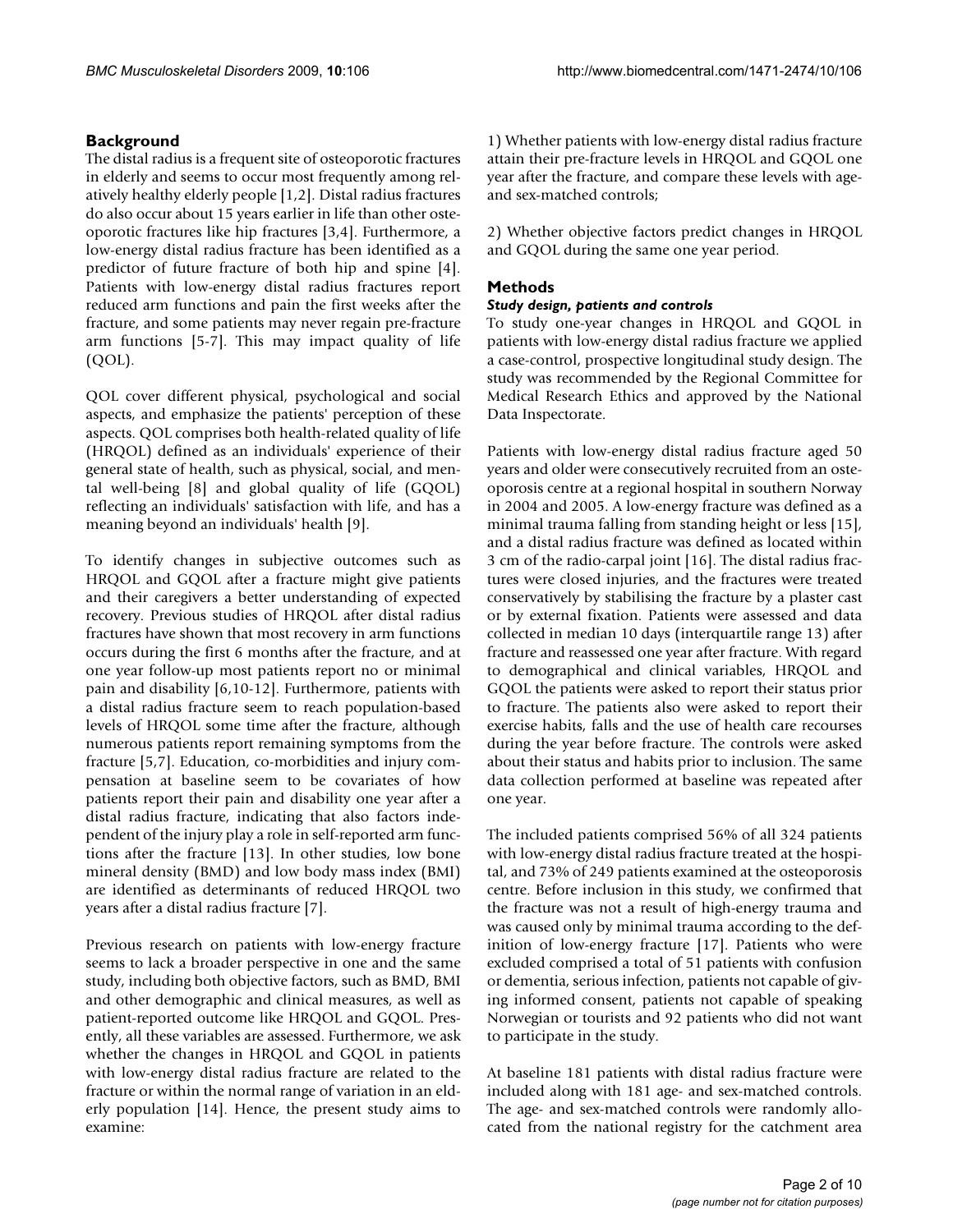and invited by mail to participate in the study. The controls were identified consecutively along with patient recruitement. If a potential control refused to participate or did not respond to the invitation, a new control was invited. Overall, 131 potential controls refused to participate or did not respond to the invitation. We aimed an age match of  $\pm$  1 year in the patients with distal radius fracture; however, this was a challenge for some of the patients aged 80 years and older. In these patients we accepted a match of  $\pm$  5 years, except for one woman aged 96 years who was matched with an 86 years old control.

#### *Demographical and clinical variables*

Demographical and clinical data (listed in table 1) were collected, and included also exercise, smoking habits, medication, previous fracture, number of falls the year before the fracture, and co-morbidity. Furthermore, patients and controls reported their use of health care resources; like visiting general practitioners, medical specialists, physiotherapists, and hospitalization the year prior to the fracture or prior to inclusion in the control group. Regular exercise was defined as walking or doing more intensive exercise more than 30 minutes three times a week. Previous fracture was defined as a low-energy trauma fracture after the age of 50. Co-morbidity included heart diseases, pulmonary diseases, neurological disorders, urogenital disorders, gastrointestinal disorders, endocrine disorders, inflammatory joint disorders and connective tissue disorders, cancer, mental disorders. For co-morbidity, we also computed a sum score of the number of diseases in each patient and control, which was used in the multivariate analyses.

#### *Bone density measurements*

Standardized BMD measurements at lumbar spine L2-4 and both hips were performed by four trained nurses

**Table 1: Baseline demographical and clinical characteristics in patients with low-energy distal radius fracture and controls who visited the osteoporosis centre at both inclusion and at one year follow up.**

|                                                              | Distal radius fracture | <b>Controls</b> | $p*$  |
|--------------------------------------------------------------|------------------------|-----------------|-------|
|                                                              | $n = 160$              | $n = 169$       |       |
| <b>Demographics</b>                                          |                        |                 |       |
| Age (years; mean (SD))                                       | 67(9)                  | 66 (9)          | 0.457 |
| Females                                                      | 144 (90)               | 151 (89)        | 0.846 |
| BMI (kg/m <sup>2</sup> )                                     | 25.7(4.3)              | 26.7(4.3)       | 0.027 |
| Menarche (years; mean (SD))                                  | 13.9(1.5)              | 13.6(1.4)       | 0.066 |
| Menopause (years; mean (SD))                                 | 48.9 (4.5)             | 49.6 $(4.1)$    | 0.086 |
| Education                                                    |                        |                 | 0.011 |
| $<$ 10 years                                                 | 56 (38)                | 70 (42)         |       |
| II-13 years                                                  | 61(42)                 | 45 (27)         |       |
| > 13 years                                                   | 30(20)                 | 53 $(31)$       |       |
| Co-habiting                                                  | 84(53)                 | 112(67)         | 0.011 |
| Regular exercise**                                           | 119(74)                | 126(74)         | 0.970 |
| Current smoker                                               | 23(14)                 | 21(12)          | 0.604 |
| <b>Clinical characteristics</b>                              |                        |                 |       |
| Current calcium and/or vitamin D treatment                   | 39(24)                 | 41(24)          | 0.981 |
| <b>Current ART</b>                                           | 28(18)                 | 22(13)          | 0.258 |
| Previous fractures                                           | 83 (52)                | 77 (47)         | 0.319 |
| $\geq$ 1 fall in the previous year                           | 68 (47)                | 48 (36)         | 0.054 |
| Osteoporosis                                                 | 52 (32)                | 30(18)          | 0.001 |
| Osteopenia                                                   | 83 (52)                | 74 (44)         |       |
| Normal BMD                                                   | 25(16)                 | 64 (38)         |       |
| Heart diseases                                               | 48 (30)                | 58 (34)         | 0.402 |
| Pulmonary diseases                                           | 19(12)                 | 12(7)           | 0.138 |
| Neurological diseases                                        | 12(8)                  | 14(8)           | 0.792 |
| <b>Endocrine disorders</b>                                   | 14(9)                  | 20(12)          | 0.358 |
| Gastrointestinal disorders                                   | 8(5)                   | 21(12)          | 0.018 |
| Urogenital disorders                                         | 5(3)                   | $\vert$ (l)     | 0.086 |
| Inflammatory joint disorders and connective tissue disorders | 36(23)                 | 45 (26)         | 0.385 |
| Cancer                                                       | 16(10)                 | 19(11)          | 0.715 |
| Mental disorders                                             | 7(4)                   | 11(7)           | 0.395 |
| Co-morbidities (range 0-6)                                   | 1.0(1.0)               | 1.2(1.1)        | 0.191 |

Mean (SD) for continuous variables and numbers (%) for categorical variables.

\*Bold p-values indicate significant differences between the groups

 $**$  Exercise more than 30 minutes three times a week.

BMI, body mass index; ART, antiresorptive treatment, a specific osteoporosis treatment comprising biphosphonates, or selective oestrogenreceptor modulators.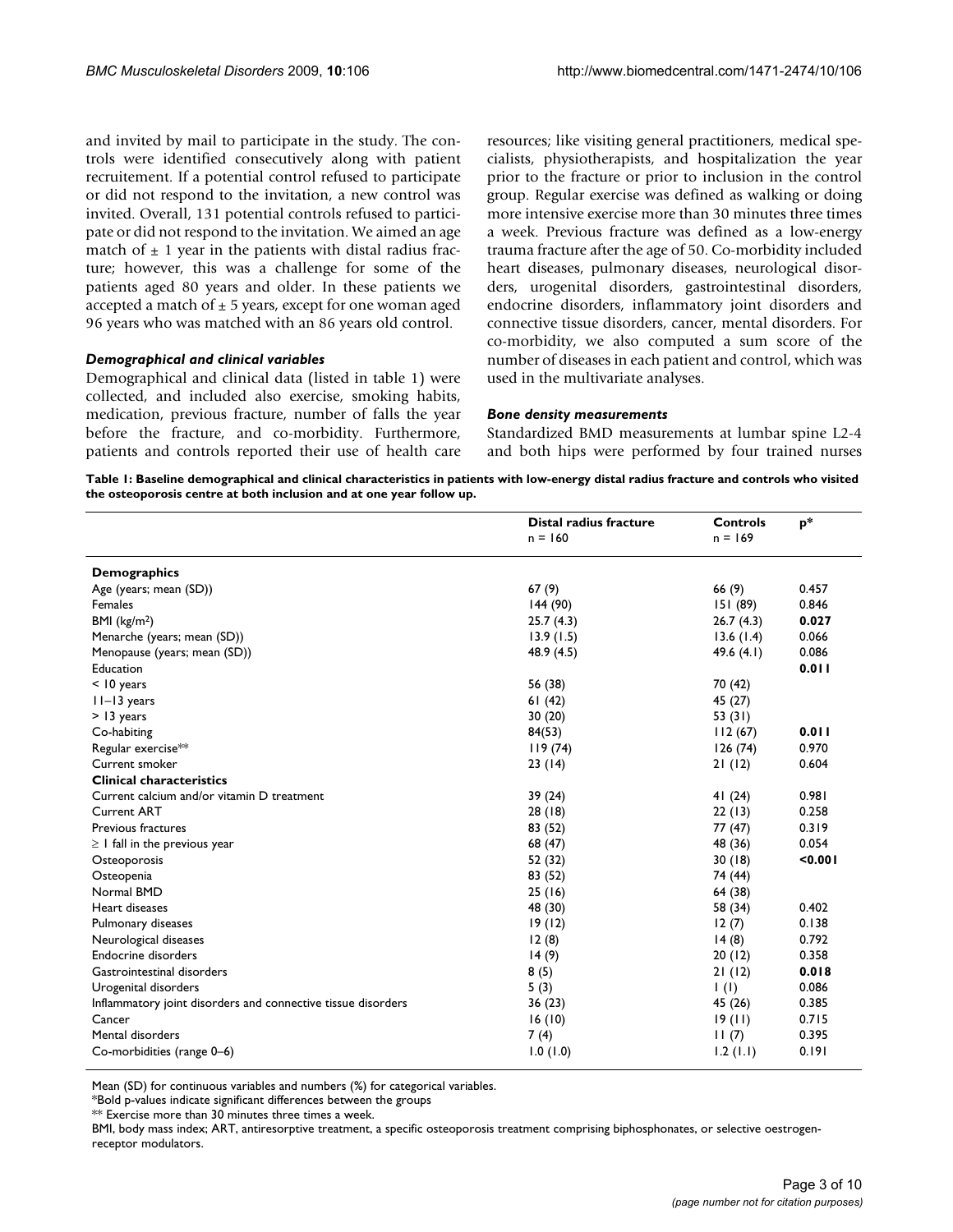using the same dual energy X-ray absorptiometry (DXA) equipment (General Electric, Lunar Prodigy) at baseline and at one year follow-up. The machine was stable over the entire measurement period. Long term spine phantom in-vitro coefficient of variation (CV) for the whole period was 0.62%. The in-vivo CV for the measurement procedure was 1.19% at lumbar spine L2-4, 0.95% at right total hip and 0.89% at left total hip. The BMD measurements were expressed as T-scores (SD) calculated on the basis of the reference value in the DXA machine provided by the manufacturer. Osteoporosis was defined as T-score ≤ -2.5 SD, osteopeniae as T-score > -2.5 and < -1.0 and normal BMD as T-score > -1.0, according to the WHO definition for osteoporosis [17].

# *Modified Health Assessment Questionnaire (MHAQ)*

Modified Health Assessment Questionnaire (MHAQ) measures a patients ability to perform activities of daily living [18,19]. Although primarily developed as a measure for use in rheumatoid arthritis, MHAQ has been used across a variety of diseases [20]. The MHAQ consists of 8 items covering daily activities including skills that demand a good arm function e.g. dressing, lift a full cup or glass to the mouth, wash and dry the entire body [18,19]. The total mean scores range from 1–4, with 1 representing "without any difficulty". For incomplete questionnaires, the missing values were replaced with the mean value of the answered questions of the respondent when at least 6 out of 8 items had valid response, which is based on the scale instructions given by the developers of the questionnair [20,21]. At baseline all the the patients and controls had valid responses. At one year follow-up 1,5% of the patients and 1% of the controls had one or two missing responses. In the multivariate analyses, which were performed to identify if a low-energy distal radius fracture was a predictor of worsened arm functions, we rescaled MHAQ from 0 to 100, with 100 representing "without any difficulty" in accordance with prior studies [21,22].

# *Short Form – 36 (SF-36)*

The Short- Form 36 (SF-36) was used to assess HRQOL (physical and mental health) [23,24]. The SF-36 includes eight domains (general health, bodily pain, physical functioning, physical role limitations, mental health, vitality, social functioning, and emotional role limitations), which can be combined into a physical health summary scale and a mental health summary scale. The physical component summary (PCS) and mental component summary (MCS) scales were used in this study. The SF-36 scales were scored according to published scoring procedures, and each was expressed as a value from 0 to 100, with 100 representing "excellent health". For incomplete questionnaires substitution of missing values is based on the scale instructions given by the developers of the questionnaire [23,24]. At baseline 5.6% of the patients and 13.5% of the controls had one or more missing responses. At one year follow-up 18.8% of the patients and 14% of the controls had one or more missing responses. The questionnaire has been thoroughly tested for psychometric properties in other studies, within several countries, including Norway [23-26].

### *Quality of Life Scale (QOLS)*

The Quality of Life Scale (QOLS), a 16-item, domain-specific instrument adapted by Burckhardt et al. for people with chronic conditions, was used to assess GQOL [9,27,28]. In this questionnaire GQOL is understood as a broad range of human experiences related to one's overall well-being and satisfaction. The QOLS is a self-administered questionnaire [27,29]. The items are rated at a 7 point satisfaction scale. For incomplete questionnaires, the missing values were replaced with the mean value of the answered questions of the respondent when at least 80% of the items had a valid response. The substitution of missing values is based on the scale instructions given by the developers of the questionnaire [9,27]. At baseline 26% of the patients and 23% of the controls had one or more missing responses. At one year follow-up 35% of the patients and 33% of the controls had one or more missing responses. The items with most missing responses were QOLS item number four (having and rearing children) and item five (close relationship with spouse or other significant other).

The questionnaire is scored by adding up the items to obtain a total score from a minimum of 16 to a maximum of 112. Higher scores indicate better GQOL. Burckhardt et al. [28] suggested that the QOLS comprising three subdimensions: relationship and marital well-being (items 3, 4, 5, 6, and 14); health and functioning (items 1, 2, 11, 15, and 16); and personal, social, and community commitment (items 7, 8, 9, 10, 12, and 13) [28,30]. The three dimensions are scored by summing the scores for each item in the dimension. The questionnaire has been thoroughly tested for psychometric properties in other studies, within several countries [28,30-32].

# *Statistical analysis*

Statistical analyses were carried out using the Statistical Package for Social Sciences (SPSS) for Windows (version 16.0). Chi-square tests and t-tests were used to compare differences between subgroups. Wilcoxon rank tests were used to compare continuous health care resources data between inclusion and one year follow-up, and paired samples t-tests were used to compare HRQOL and GQOL at inclusion and one year follow-up within the patients with distal radius fracture and within the controls. Furthermore, standard difference scores (s-scores) were calculated by subtracting the mean MHAQ, SF-36 or QOLS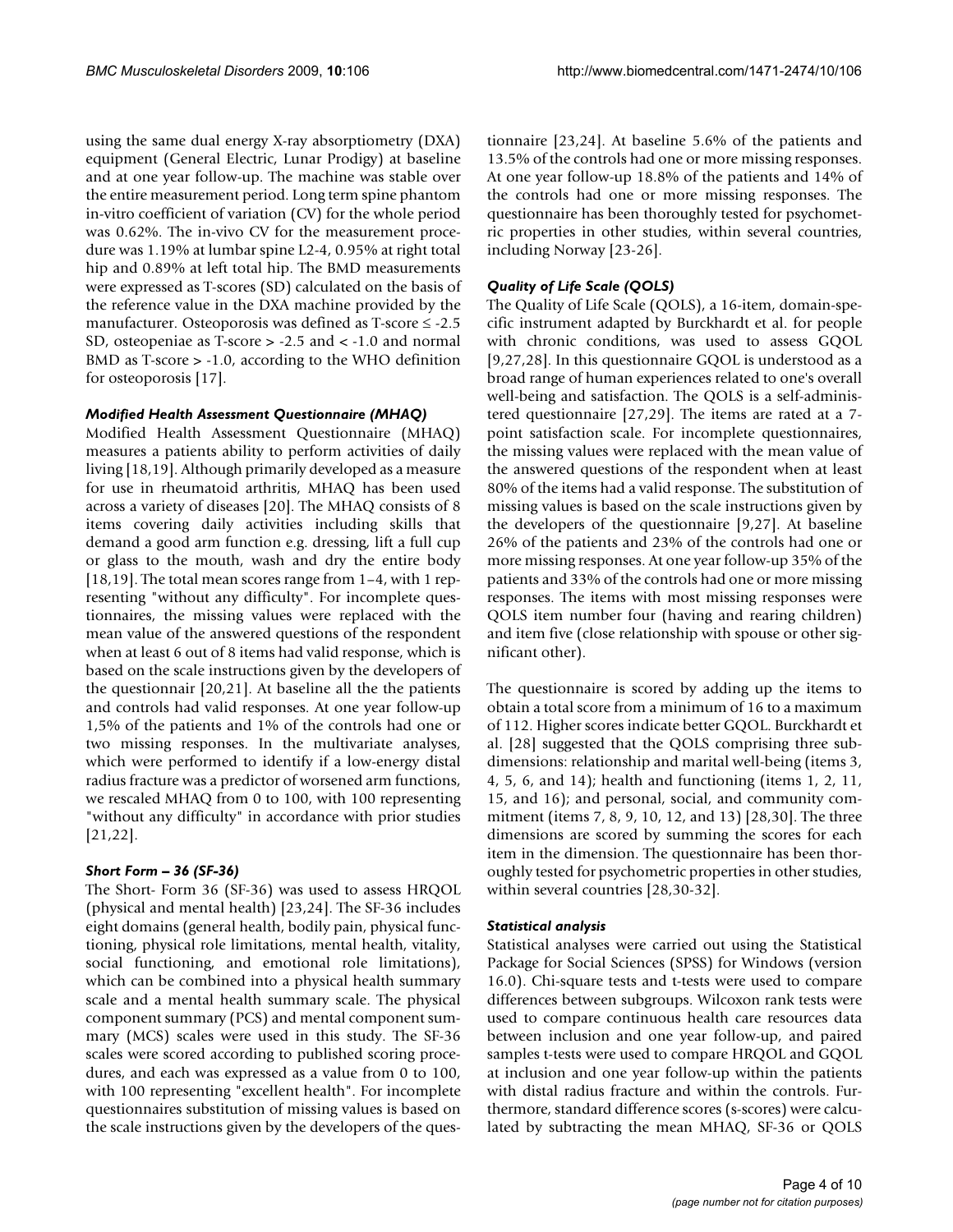scores at baseline from the mean score of one year followup, and then dividing by the standard deviation (SD) at baseline [33]. To estimate the proportion of patients and controls with clinically significant changes in HRQOL and GQOL, we also identified participants with modest changes (between -5 and -10%), moderate changes (between -10 and -20%) and substantial changes (more than -20%) between baseline and one year follow-up [33,34]

Multiple linear regression analyses (procedure GLM in the SPSS) were used to identify significant predictors of worsened HRQOL (delta total mean MHAQ, SF-36; delta PCS and delta MCS) or GQOL (delta QOLS) in the study-population (both patients and controls). The regression analyses were adjusted for baseline total mean MHAQ (rescaled), PCS, MCS or QOLS respectively, at inclusion. The independent variables in the multiple regression analyses were selected based on results from earlier studies which show that age, sex, education level, marital status, BMD, falls, BMI, co-morbidity and osteoporotic fractures appear to be associated with HRQOL and/or GQOL, and these variables were all included in the regression model [14]. To test if the effects of predictors of change in our dependent variables were significantly different for patients and controls, interaction terms involving the patient/control dichotomy and each of the predictors were entered one pair at a time, while retaining main effects in the model. The level of significance was set at 0.05.

# **Results**

# *Respondents*

The patients in the study were significantly ( $p < 0.001$ ) younger (67  $\pm$  9 years) than the excluded patients (76  $\pm$  12 years) and those who did not want to participate (72  $\pm$  11 years). Among the 181 patients with distal radius fracture and 181 controls included at baseline, 160 patients and 169 controls attended the osteoporosis-centre at one year follow-up. There were minor differences between participants at one year follow-up and participants who were lost to follow-up. Among patients with distal radius fracture a statistically significant difference was only reported for gastrointestinal disorders ( $p = 0.015$ ). Among controls, those who were lost to follow-up were significantly older (p = 0.046), and reported significantly lower SF-36 score in vitality ( $p = 0.014$ ).

#### *Demographical and clinical characteristics and use of health care resources*

Socio-demographical and clinical characteristics at baseline of those participants who completed both baseline and one year follow-up assessments are shown in table 1.

Patients with distal radius fracture more often were living alone ( $p = 0.011$ ), had fewer years of education ( $p =$ 

 $0.011$ ), had lower BMI ( $p = 0.027$ ), and were more frequently classified with osteoporosis (p < 0.001) compared to the controls. The distal radius fracture occurred indoors in 31 (19%) patients and outdoors in 129 patients (81%). Mean age in patients whose fracture occurred indoors was  $70 \pm 11$  years old and outdoors 66  $\pm$  9 years old (p = 0.074).

At one year follow-up, the patients with distal radius fracture compared with controls were also more frequent user of calcium and/or vitamin D treatment (103 vs. 88,  $p =$ 0.024) and antiresorbtive treatment (ART) (52 vs. 27,  $p <$ 0.001). Four patients with distal radius fracture and no controls got a new fracture between inclusion and oneyear follow-up ( $p = 0.069$ ).

During the one year follow-up, patients with distal radius fracture on average visited their general practitioner more frequently than the year before fracture  $(3.9 \text{ vs. } 3.4, \text{ p} =$ 0.006). There were no significant differences with regard to the number of visits to other health care providers, like medical specialists ( $p = 0.083$ ), physiotherapist ( $p =$ 0.139) or number of days hospitalized the last year ( $p =$ 0.581), the year following the fracture compared to number of visits the year before fracture. There were no significant changes in the controls.

# *Changes in HRQOL and GQOL*

No significant changes in arm function as assessed by MHAQ were identified in patients with distal radius fracture at one year follow-up compared to the baseline (prior to fracture) assessment ( $p = 0.202$ ) (table 2). Only ten patients (6%) with a distal radius fracture did not attain their pre-fracture arm functions one year after fracture.

Furthermore, no significant changes were identified in HRQOL as assessed by the SF-36; physical health ( $p =$ 0.209) and mental health ( $p = 0.840$ ) from pre-fracture to one year after the fracture in the patients with a distal radius fracture. The same pattern was seen in controls (table 2).

With regard to GQOL, the patients with distal radius fracture reported significantly lower total GQOL score (p < 0.001, s-score = -0.4) and for the sub-dimensions; relationship and marital well-being ( $p = 0.015$ , s-score = -0.2), health and functioning ( $p = 0.001$ , s-score = -0.2) and personal, social and community commitment ( $p < 0.001$ , sscore = -0.3) at one year follow-up compared to the baseline assessment (table 3). In the controls we also found significant changes in GQOL scores within both the overall score and the three sub-dimensions ( $p < 0.001$ ) one year after inclusion, with s-score = -0.6 in QOLS, s-score = -0.3 for relationship and marital well being, s-score = -0.4, s-score = -0.4 for health and functioning and s-score = -0.6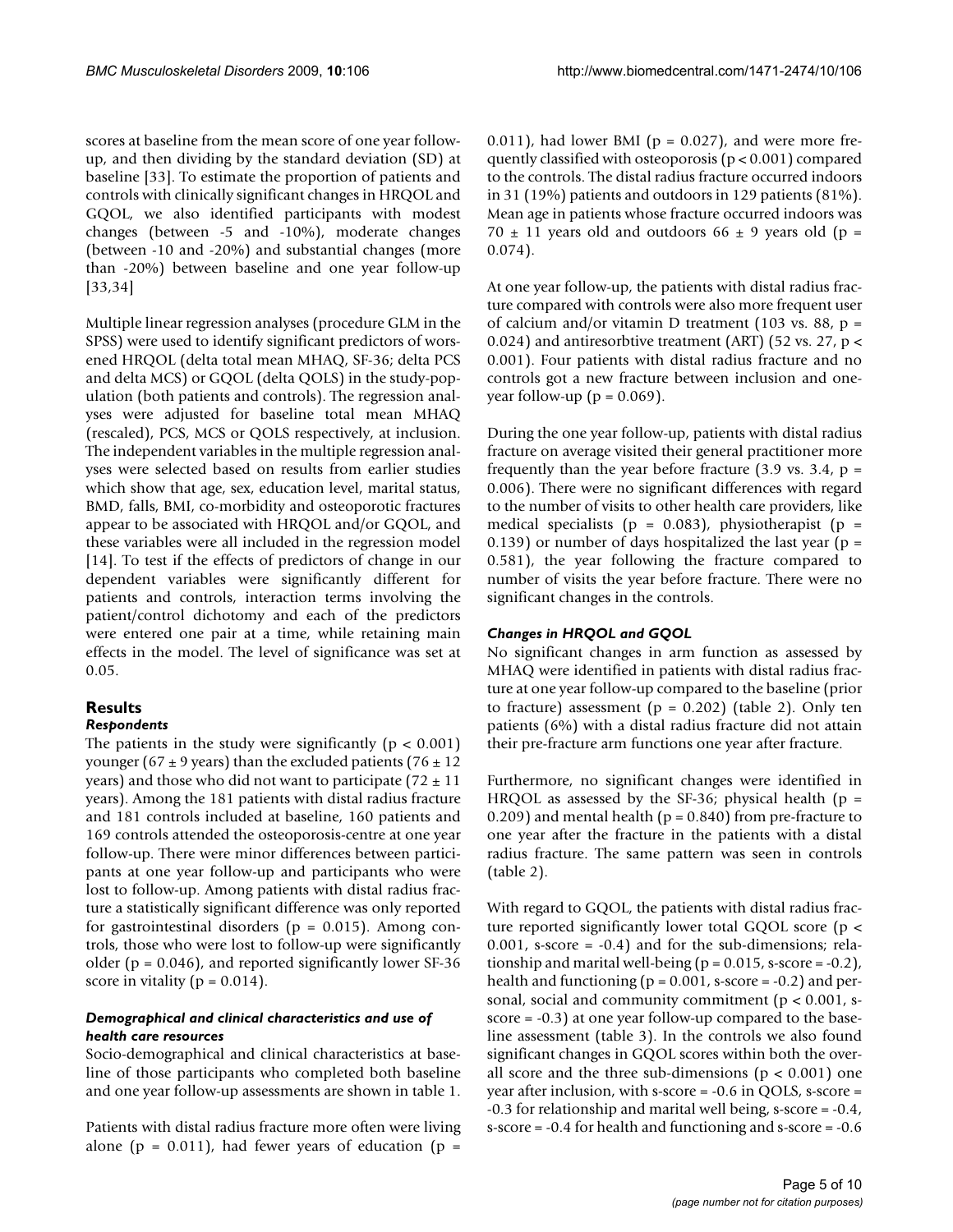|                            |                        |                         | Patients with distal radius fracture ( $n = 160$ ) |                    | Controls $(n = 169)$    |                        |                        |                      |      |                                        |
|----------------------------|------------------------|-------------------------|----------------------------------------------------|--------------------|-------------------------|------------------------|------------------------|----------------------|------|----------------------------------------|
|                            | <b>Baseline</b>        | One year p              |                                                    | <b>Effect size</b> | Mean change<br>(SD)     | <b>Baseline</b>        | One year               | D                    |      | <b>Effect size</b> Mean change<br>(SD) |
| <b>MHAQ*</b><br>SF-36 $**$ | 1.04(0.16)             | 1.05(0.21)              | $0.202$ 0.06                                       |                    | 0.01(0.1)               | 1.06(0.22)             | 1.06(0.20)             | 0.802                | 0.01 | 0.0(0.2)                               |
| <b>PCS</b><br><b>MCS</b>   | 51.2(9.4)<br>50.2(9.9) | 50.4(9.8)<br>50.3(10.5) | 0.209<br>$0.840$ 0.01                              | $-0.1$             | $-0.8(7.6)$<br>0.2(9.2) | 51.2(8.4)<br>51.7(8.4) | 51.3(8.6)<br>51.7(8.6) | $0.846$ 0.1<br>0.908 | 0.1  | 0.1(5.9)<br>0.1(7.2)                   |

**Table 2: Health-related quality of life in patients with low-energy distal radius fracture and controls at baseline and after one year.**

Data are given as means with standard deviation, and paired sample t-tests were applied to detect significant differences between baseline and follow-up.

\* the MHAQ scores range from 1 to 4, where 1 means high perception of their ability to perform activities of daily living.

\*\* The score for SF-36 ranges from 0 to 100, where 100 means high HRQOL.

PCS = physical component summary, MCS = mental component summary, MHAQ = The Modified Health Assessment Questionnaire.

in personal, social and community commitment (table 3).

Modest (-5 to -10) or moderate (-10 to -20) worsening arm functions between baseline and one year follow up were reported by 2.5% of the patients and 3% of the controls and substantial change (-20 or more) in 2 patients and one control. Modest or moderate worsening of physical health was reported by 20% of the patients and 10% of the controls, and substantial changes in one patient. Modest or moderate worsening of mental health was reported by 19% of the patients and 14% of the controls and substantial changes in four patients and in one control. Furthermore, modest or moderate worsening of GQOL was reported by 35% of the patients and 42% of the controls.

No significant differences between the patients with distal radius fracture and controls were identified in HRQOL and GQOL at one year follow-up.

#### *Prediction of changes in HRQOL and GQOL*

A low-energy distal radius fracture did not predict worsened HRQOL or GQOL one year after inclusion, and few predictors of changes were identified. Worsened arm function was predicted by low BMI (B =  $-0.20$ , p = 0.019) at baseline, worsened physical health was predicted by low education ( $B = 1.37$ ,  $p = 0.017$ ) at baseline, and living

|                                                           |                 | Patients with distal radius fracture ( $n = 160$ ) |              |                    | Controls ( $n = 169$ ) |                 |                   |              |                    |                        |
|-----------------------------------------------------------|-----------------|----------------------------------------------------|--------------|--------------------|------------------------|-----------------|-------------------|--------------|--------------------|------------------------|
|                                                           | <b>Baseline</b> | <b>After one</b><br>year                           | <b>P****</b> | <b>Effect size</b> | Mean<br>change<br>(SD) | <b>Baseline</b> | After one<br>year | <b>P****</b> | <b>Effect size</b> | Mean<br>change<br>(SD) |
| Total QOLS-<br>score $*$                                  | 94.4 (10.5)     | 90.8(12.6)                                         | < 0.001      | $-0.4$             | $-4.0$<br>(8.9)        | 97.3 (8.4)      | 92.7(10.2)        | 0.001        | $-0.4$             | -4.9<br>(7.8)          |
| Relationship<br>and Marital<br>Well-being**               | 31.5(3.0)       | 30.9(3.2)                                          | 0.015        | $-0.2$             | $-0.7$<br>(3.0)        | 32.1(2.9)       | 31.1(3.0)         | 0.015        | $-0.2$             | -1.0<br>(2.4)          |
| Health and<br>Functioning**                               | 29.1(3.9)       | 28.2(4.5)                                          | 0.001        | $-0.2$             | $-0.9$<br>(3.2)        | 30.0(3.4)       | 28.7(4.0)         | 0.001        | $-0.2$             | $-1.3$<br>(3.1)        |
| Personal.<br>Social and<br>Community<br>Commitment<br>$*$ | 34.0(5.0)       | 32.3(5.8)                                          | 0.001        | $-0.3$             | $-1.8$<br>(4.7)        | 35.2(3.8)       | 33.0(5.0)         | 0.001        | $-0.3$             | $-2.1$<br>(4.6)        |

Data are given as means with standard deviation, and paired sample t-tests were applied to detect significant differences between baseline and follow-up.

\* Range from 16 to 112, where 112 means high GQOL.

\*\*Range 5–35, where 35 means high GQOL.

\*\*Range 6-42, where 42 means high GQOL.

\*\*\*\*\* P-values marked with bold indicate statistically significant p-values.

QOLS = quality of life scale.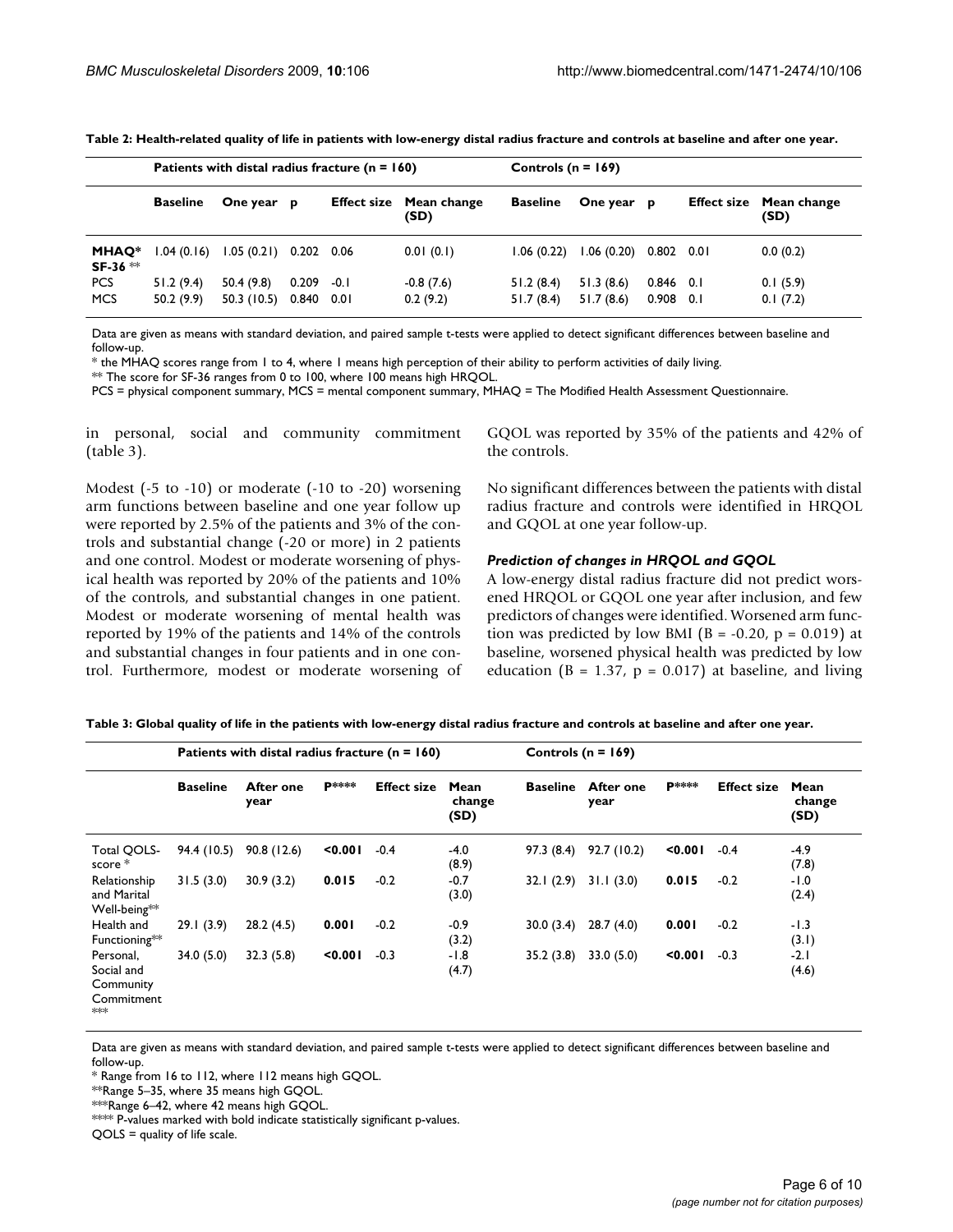with someone predicted worsened mental health  $(B =$ 2.85, p = 0.009) (table 4).

Interaction terms between pairs of each independent variable and the patients/controls dichotomy (tested one pair at a time, with main effects retained) revealed no significantly different effects between the patients with wrist fracture and the controls in the regression analyses.

#### **Discussion**

A low-energy distal radius fracture was not identified as a significant predictor of worsened HRQOL or GQOL one year after fracture, and the changes in HRQOL and GQOL in patients with low-energy distal radius fracture seem to be within the normal range of variation in an elderly population. Only a small proportion of the patients with a distal radius fracture did not attain their prefracture arm functions one year after fracture, even when using a modest change or slightly decreased function to identify this group [35].

The proportion of patients with distal radius fracture who did not attain their pre-fracture level of physical health (as assessed by the SF-36) was larger than the proportion of

**Table 4: Predictors of change in health-related quality of life (delta MHAQ, delta PCS, and delta MCS) and global quality of life (delta QOLS) in both patients with low-energy distal radius fracture (n = 160) and controls (n = 169).**

|                                    | <b>MHAQ Adj B</b><br>(95% CI) | p     | PCS Adj B<br>(95% CI)    | p       | <b>MCS Adj B</b><br>(95% CI) | p       | <b>QOLS Adj B</b><br>(95% CI) | P     |
|------------------------------------|-------------------------------|-------|--------------------------|---------|------------------------------|---------|-------------------------------|-------|
| Demographic                        |                               |       |                          |         |                              |         |                               |       |
| $Age*$                             | $-0.06$                       | 0.878 | $-0.90$                  | 0.101   | $-0.09$                      | 0.885   | $-0.48$                       | 0.520 |
|                                    | $(-0.90, 0.77)$               |       | $(-1.97, 0.18)$          |         | $(-0.14, 0.12)$              |         | $(-1.74, 0.88)$               |       |
| Male                               | $-0.24$                       | 0.840 | 0.03                     | 0.984   | $-0.77$                      | 0.662   | $-2.16$                       | 0.222 |
|                                    | $(-2.56, 2.08)$               |       | $(-2.87, 2.93)$          |         | $(-4.24, 2.70)$              |         | $(-5.62, 1.32)$               |       |
| Female                             | Ref                           |       | Ref                      |         | Ref                          |         | Ref                           |       |
| Education                          | 0.83                          | 0.060 | 1.37                     | 0.017   | $-0.27$                      | 0.690   | 0.57                          | 0.390 |
|                                    | $(-0.04, 1.69)$               |       | (0.25, 2.48)             |         | $(-1.60, 1.06)$              |         | $(-0.74, 1.88)$               |       |
| Living alone                       | $-0.11$                       | 0.877 | $-0.59$                  | 0.517   | 2.85                         | 0.009   | 0.22                          | 0.837 |
|                                    | $(-1.51, 1.29)$               |       | $(-2.37, 1.20)$          |         | (0.71, 4.99)                 |         | $(-1.92, 2.37)$               |       |
| Living together<br><b>Clinical</b> | Ref                           |       | Ref                      |         | Ref                          |         | Ref                           |       |
| Radius patients                    | $-0.23$                       | 0.744 | $-0.51$                  | 0.574   | $-1.24$                      | 0.258   | 0.53                          | 0.619 |
|                                    | $(-1.62, 1.16)$               |       | $(-0.56, 0.57)$          |         | $(-3.39, 0.91)$              |         | $(-1.58, 2.65)$               |       |
| Controls                           | Ref                           |       | Ref                      |         | Ref                          |         | Ref                           |       |
| Osteopenia <sup>**</sup>           | $-1.22$                       | 0.143 | $-1.08$                  | 0.301   | $-0.76$                      | 0.547   | $-2.41$                       | 0.051 |
|                                    | $(-2.85, 0.41)$               |       | $(-3.14, 0.97)$          |         | $(-3.21, 1.71)$              |         | $(-4.82, 0.01)$               |       |
| Osteoporosis**                     | $-1.59$                       | 0.118 | $-0.69$                  | 0.597   | 0.98                         | 0.531   | $-2.35$                       | 0.131 |
|                                    | $(-3.58, 0.41)$               |       | $(-3.26, 1.88)$          |         | $(-2.10, 4.05)$              |         | $(-5.39, 0.70)$               |       |
| Normal BMD                         | Ref                           |       | Ref                      |         | Ref                          |         | Ref                           |       |
| <b>BMI</b>                         | $-0.20$                       | 0.019 | $-0.15$                  | 0.178   | $-0.06$                      | 0.630   | $-0.25$                       | 0.054 |
|                                    | $(-0.37, -0.03)$              |       | $(-0.36, 0.07)$          |         | $(-0.19, 0.32)$              |         | $(-0.51, -0.01)$              |       |
| Co-morbidity                       | $-0.01$                       | 0.965 | $-0.77$                  | 0.112   | $-0.92$                      | 0.075   | $-0.92$                       | 0.077 |
|                                    | $(-0.67, 0.64)$               |       | $(-1.71, 0.18)$          |         | $(-1.24, 1.97)$              |         | $(-1.94, 0.10)$               |       |
| $\geq$ 1 fall in the last<br>year  | $-1.04$ $(-2.39, 0.32)$       | 0.132 | $-1.13$ $(-2.86, 0.60)$  | 0.201   | $0.67$ ( $-1.42$ , $2.76$ )  | 0.527   | $-0.06$ $(-2.10, 1.98)$       | 0.953 |
| No fall                            | Ref                           |       | Ref                      |         | Ref                          |         | Ref                           |       |
| <b>HRQOL/GQOL</b>                  |                               |       |                          |         |                              |         |                               |       |
| MHAQ incl                          | $-0.31$                       | 0.001 |                          |         |                              |         |                               |       |
|                                    | $(-0.41, 0.14)$               |       |                          |         |                              |         |                               |       |
| PCS incl                           |                               |       | $-0.39$ $(-0.50, -0.28)$ | < 0.001 |                              |         |                               |       |
| MCS incl                           |                               |       |                          |         | $-0.36$ $(-0.47, -0.25)$     | < 0.001 |                               |       |
| QOLS incl                          |                               |       |                          |         |                              |         | $-0.25$ $(-0.36, -0.13)$      | 0.001 |
| $R_2$ adj                          | 15.5%                         |       | 17.7%                    |         | 16.9%                        |         | 11.0%                         |       |

Regression analyses of demographics, clinical characteristics, and rescaled MHAQ at inclusion of changes in MHAQ/SF-36 at inclusion on change in SF-36/QOLS at inclusion of changes in QOLS. Adjusted unstandardized regression coefficients, 95% CI, p values.

P-values marked with bold indicate statistically significance.

\* Age in decades.

\*\* Osteopenia/osteoporosis at total hip and/or spine L2-L4.

BMD = bone mineral density, BMI = body mass index, MHAQ = Mean total MHAQ (rescaled MHAQ, range 0-100, where 100 means favourable perception of ability to perform activities of daily living), PCS = physical component summary, MCS = mental component summary (range 0 – 100, where 100 means perfect health), QOLS = quality of life scale (range 16 – 112), where 112 means high GQOL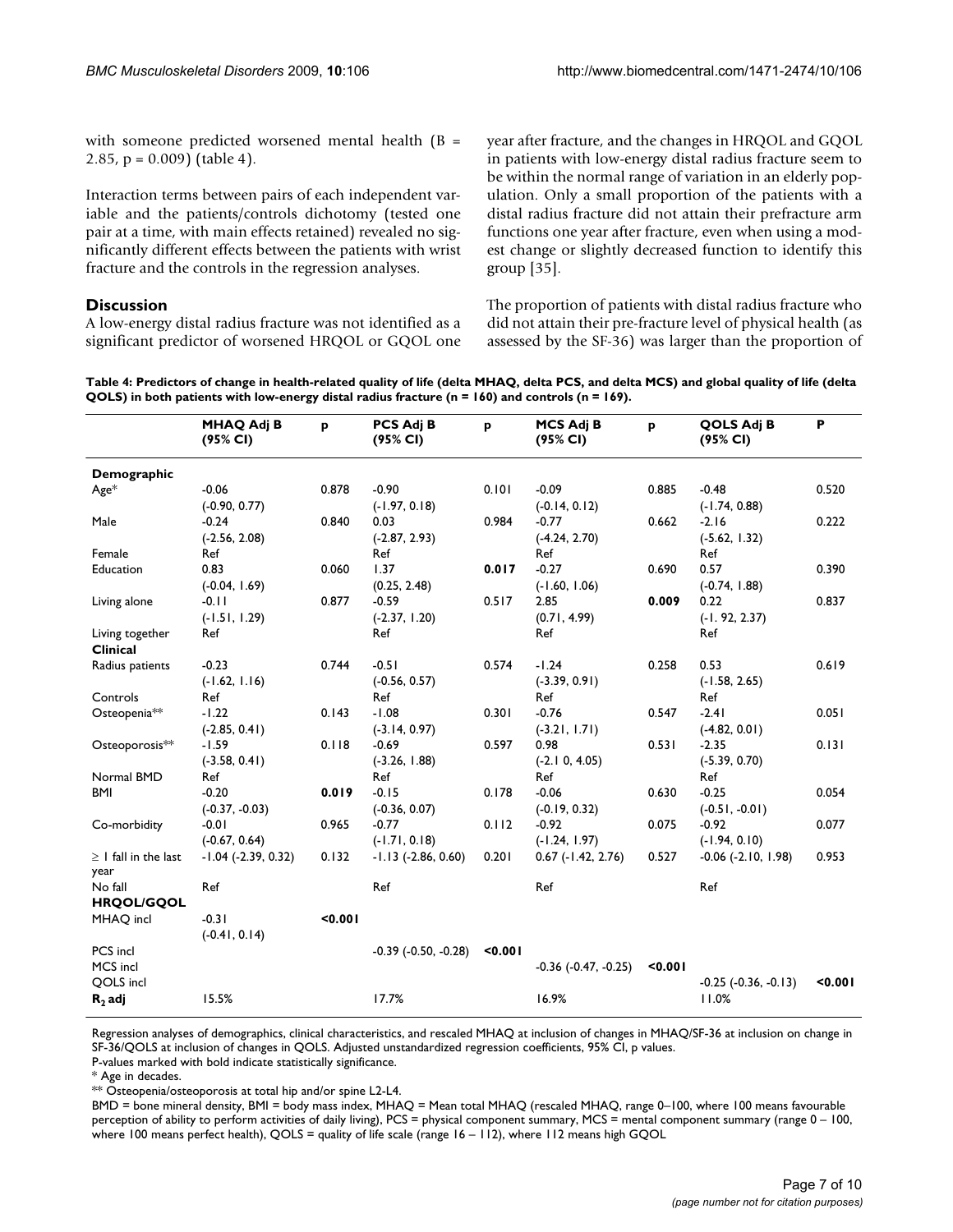patients who did not attain their pre-fracture arm functions (as assessed by the MHAQ). The same pattern of changes was reported by the controls. This might reflect the fact that SF-36, which was used to measure physical health, is comprised of different items or skills than those included in MHAQ, e.g. walking long distances and doing outdoor activities [18,23,24]. Such skills deteriorate with aging [36], and the changes in physical health might therefore reflect normal changes or be within the normal range of variation appearing in this age-group.

Despite high levels of GQOL, significantly worsened GQOL was found in both fracture and control group. However, it should be added that separate analyses using comparative data from a nationwide sample indicate that the mean GQOL scores reported at inclusion as well as at one year follow-up by the patients and the controls in the present study were significantly higher than the scores observed in the general Norwegian population [37]. The same pattern of decrease in GQOL over a one year period has been observed within other patient groups [38,39]. Furthermore, it might be that those patients and controls who agreed to participate did so at a point in time when their GQOL was better than their own typical (long-term) level, thus creating a "regression to mean" effect when one year later that had returned to their usual level of GQOL [14]. The decreased GQOL scores in both patients with distal radius fracture and controls might be explained by the influence of non-medical factors such as characteristics of the individual and the environment like coping and retirement [40-45], – factors which have not been focused in this study.

Known correlates/covariates of HRQOL and GQOL like demographical and clinical variables could only to a limited extent predict changes in HRQOL and GQOL. Different methods of fracture treatment might have explained some of the changes in HRQOL. However, the methods of treatment used in each case have unfortunately not been included in the study, and Handoll et al [16] showed insufficient evidence to confirm differences in functional outcome between plaster cast and external fixation treatment [16]. Moreover, several studies have shown that diseases or injuries (e.g. a wrist fracture), and HRQOL and GQOL have bidirectional relationships, though all are influenced by characteristics of the individual and the environment [40,43-46]. Furthermore, the studies have shown that characteristics of the individuals and the environment influence HRQOL and GQOL differently, and non-medical factors seem to influence GQOL more than HRQOL [40,43-45]. In line with earlier studies, low education seems to be a predictor of changes in self-reported health outcomes [13,47]. However, in general it seems difficult to give a plausible substantive explanation of the worsening in HRQOL and GQOL observed in our elderly study-population.

The population-based and unselected group of patients with distal radius fracture along with matched controls may be seen as strengths of the present study. However, this study has some limitations, which should be considered when interpreting the findings. When included in the study briefly after the fracture had occurred, the patients were asked to evaluate their "pre-fracture" HRQOL and GQOL. Changes in health, such as having experienced a fracture, might cause a shift in how the patients perceived their prefracture HRQOL and GQOL (selective reporting bias and response shift) [48]. On the other hand, patients who have experienced a recent change in health have been found to be more likely to give accurate responses [33,49,50]. The patients were asked to think of the period before the fracture, and in most of the patients, HRQOL and GQOL were assessed within the first two weeks after the fracture. It seems unlikely that the patients at this point were unable to accurately recall their HRQOL and GQOL immediately before and at the time of the fracture.

We probably reached the healthiest patients with distal radius fracture in our region in our study. The patients unwilling to participate and the excluded patients were significantly older and probably less healthy than the patients included in the study [51]. Our finding might therefore be applied to other relatively healthy patients with distal radius fracture aged 50 years and older.

# **Conclusion**

Patients with a low-energy distal radius fracture seem to manage well one year after the fracture, and the distal radius fracture is not an independent predictor of worsened HRQOL or GQOL. This might be attributed to the fracture being experienced as a minor trauma and to the successful treatment. The proportion of patients with distal radius fracture who did not attain their pre-fracture HRQOL and GQOL seems to be comparable with the normal range of variation in this age-group. A low-energy distal radius fracture might not be considered a substantial trauma with consequences in the long run, and hence not calling for additional health care efforts.

# **Abbreviations**

ART: antiresorptive treatment; BMD: bone mineral density; BMI: body mass index; DXA: dual-energy X-ray absorptiometry; GLM: General Linear Model; GQOL: global quality of life; HRQOL: health related quality of life; MCS: mental component summary; MHAQ: Modified Health Assessment Questionnaire; PCS: physical component summary; SF-36: Short Form-36; s-score: standard difference score; QOLS: The Quality of Life Scale; WHO: World Health Organization.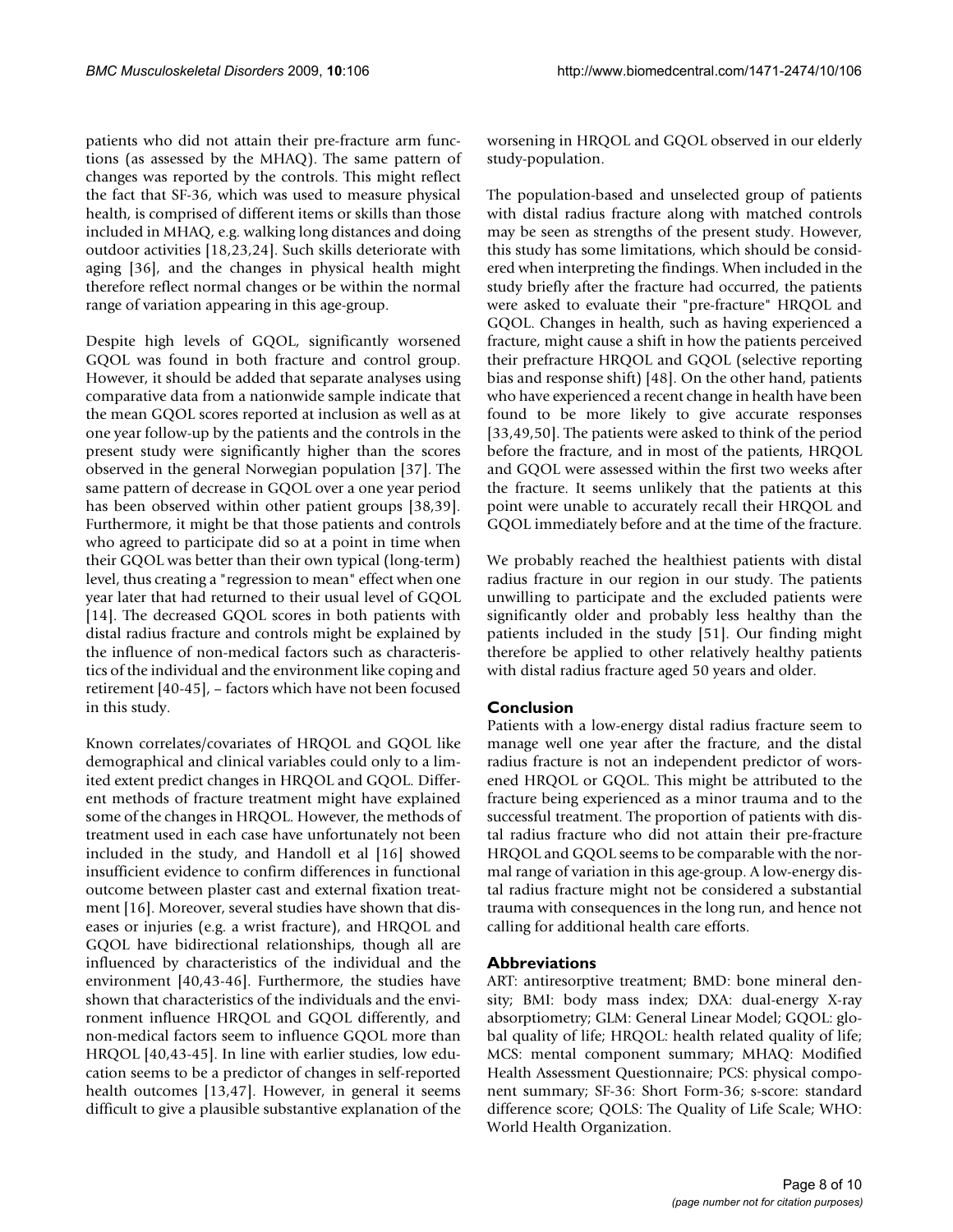#### **Competing interests**

The authors declare that they have no competing interests.

#### **Authors' contributions**

GR initiated this paper as a part of a larger study of fracture patients, collected and analyzed the data and wrote the manuscript. GH was the principal investigator for the study and supervised GR. AM supervised GR during the analyzes and drafting of the paper. TM provided statistical advice. AKW supervised GR during the analyzes and drafting of the paper. All authors critiqued revisions of the paper and approved the final manuscript

#### **Acknowledgements**

We appreciate the expert technical assistance and help with the data collection of our osteoporosis nurses Hanne Vestaby, Ann Haestad and Tove Kjoestvedt. This work has been supported and funded by The Competence Development Fund of Southern Norway and Sørlandet Hospital HF. Gudrun Rohde is a recipient of a research career grant from The Competence Development Fund of Southern Norway, Sorlandet Hospital HF and Health Southern Norway Regional Trut.

#### **References**

- 1. Cummings SR, Melton LJ: **[Epidemiology and outcomes of oste](http://www.ncbi.nlm.nih.gov/entrez/query.fcgi?cmd=Retrieve&db=PubMed&dopt=Abstract&list_uids=12049882)[oporotic fractures.](http://www.ncbi.nlm.nih.gov/entrez/query.fcgi?cmd=Retrieve&db=PubMed&dopt=Abstract&list_uids=12049882)** *Lancet* 2002, **359:**1761-1767.
- 2. O'neill TW, Cooper C, Finn JD, Lunt M, Purdie D, Reid DM, Rowe R, Woolf AD, Wallace WA: **[Incidence of distal forearm fracture in](http://www.ncbi.nlm.nih.gov/entrez/query.fcgi?cmd=Retrieve&db=PubMed&dopt=Abstract&list_uids=11527052) [British men and women.](http://www.ncbi.nlm.nih.gov/entrez/query.fcgi?cmd=Retrieve&db=PubMed&dopt=Abstract&list_uids=11527052)** *Osteoporos Int* 2001, **12:**555-558.
- 3. Finsen V, Benum P: **[Colles' fracture as an indicator of increased](http://www.ncbi.nlm.nih.gov/entrez/query.fcgi?cmd=Retrieve&db=PubMed&dopt=Abstract&list_uids=3497604) [risk of hip fracture. An epidemiological study.](http://www.ncbi.nlm.nih.gov/entrez/query.fcgi?cmd=Retrieve&db=PubMed&dopt=Abstract&list_uids=3497604)** *Ann Chir Gynaecol* 1987, **76:**114-118.
- 4. Mallmin H, Ljunghall S, Persson I, Naessen T, Krusemo UB, Bergstrom R: **[Fracture of the distal forearm as a forecaster of subse](http://www.ncbi.nlm.nih.gov/entrez/query.fcgi?cmd=Retrieve&db=PubMed&dopt=Abstract&list_uids=8467406)[quent hip fracture: a population-based cohort study with 24](http://www.ncbi.nlm.nih.gov/entrez/query.fcgi?cmd=Retrieve&db=PubMed&dopt=Abstract&list_uids=8467406) [years of follow-up.](http://www.ncbi.nlm.nih.gov/entrez/query.fcgi?cmd=Retrieve&db=PubMed&dopt=Abstract&list_uids=8467406)** *Calcif Tissue Int* 1993, **52:**269-272.
- 5. Brenneman SK, Barrett-Connor E, Sajjan S, Markson LE, Siris ES: **[Impact of recent fracture on health-related quality of life in](http://www.ncbi.nlm.nih.gov/entrez/query.fcgi?cmd=Retrieve&db=PubMed&dopt=Abstract&list_uids=16753011) [postmenopausal women.](http://www.ncbi.nlm.nih.gov/entrez/query.fcgi?cmd=Retrieve&db=PubMed&dopt=Abstract&list_uids=16753011)** *J Bone Miner Res* 2006, **21:**809-816.
- 6. MacDermid JC, Roth JH, Richards RS: **[Pain and disability reported](http://www.ncbi.nlm.nih.gov/entrez/query.fcgi?cmd=Retrieve&db=PubMed&dopt=Abstract&list_uids=14588078) [in the year following a distal radius fracture: a cohort study.](http://www.ncbi.nlm.nih.gov/entrez/query.fcgi?cmd=Retrieve&db=PubMed&dopt=Abstract&list_uids=14588078)** *BMC Musculoskelet Disord* 2003, **4:**24.
- 7. Hallberg I, Rosenqvist AM, Kartous L, Lofman O, Wahlstrom O, Toss G: **[Health-related quality of life after osteoporotic fractures.](http://www.ncbi.nlm.nih.gov/entrez/query.fcgi?cmd=Retrieve&db=PubMed&dopt=Abstract&list_uids=15045468)** *Osteoporos Int* 2004, **15:**834-841.
- 8. WHO: **ICF: International Classification of Functioning, Disability and health.** *Geneva* 2001 [[http://www.who.int/classification/](http://www.who.int/classification/icf) [icf](http://www.who.int/classification/icf)].
- 9. Burckhardt CS, Anderson KL: **[The Quality of Life Scale \(QOLS\):](http://www.ncbi.nlm.nih.gov/entrez/query.fcgi?cmd=Retrieve&db=PubMed&dopt=Abstract&list_uids=14613562) [Reliability, Validity, and Utilization.](http://www.ncbi.nlm.nih.gov/entrez/query.fcgi?cmd=Retrieve&db=PubMed&dopt=Abstract&list_uids=14613562)** *Health Qual Life Outcomes* 2003, **1:**60.
- 10. Anzarut A, Johnson JA, Rowe BH, Lambert RG, Blitz S, Majumdar SR: **[Radiologic and patient-reported functional outcomes in an](http://www.ncbi.nlm.nih.gov/entrez/query.fcgi?cmd=Retrieve&db=PubMed&dopt=Abstract&list_uids=15576226) elderly cohort with conservatively treated distal radius frac[tures.](http://www.ncbi.nlm.nih.gov/entrez/query.fcgi?cmd=Retrieve&db=PubMed&dopt=Abstract&list_uids=15576226)** *J Hand Surg [Am]* 2004, **29:**1121-1127.
- 11. Jaremko JL, Lambert RG, Rowe BH, Johnson JA, Majumdar SR: **[Do](http://www.ncbi.nlm.nih.gov/entrez/query.fcgi?cmd=Retrieve&db=PubMed&dopt=Abstract&list_uids=17145266) [radiographic indices of distal radius fracture reduction pre](http://www.ncbi.nlm.nih.gov/entrez/query.fcgi?cmd=Retrieve&db=PubMed&dopt=Abstract&list_uids=17145266)dict outcomes in older adults receiving conservative treat[ment?](http://www.ncbi.nlm.nih.gov/entrez/query.fcgi?cmd=Retrieve&db=PubMed&dopt=Abstract&list_uids=17145266)** *Clin Radiol* 2007, **62:**65-72.
- 12. Wakefield AE, McQueen MM: **[The role of physiotherapy and](http://www.ncbi.nlm.nih.gov/entrez/query.fcgi?cmd=Retrieve&db=PubMed&dopt=Abstract&list_uids=11041584) [clinical predictors of outcome after fracture of the distal](http://www.ncbi.nlm.nih.gov/entrez/query.fcgi?cmd=Retrieve&db=PubMed&dopt=Abstract&list_uids=11041584) [radius.](http://www.ncbi.nlm.nih.gov/entrez/query.fcgi?cmd=Retrieve&db=PubMed&dopt=Abstract&list_uids=11041584)** *J Bone Joint Surg Br* 2000, **82:**972-976.
- 13. Grewal R, MacDermid JC, Pope J, Chesworth BM: **[Baseline predic](http://www.ncbi.nlm.nih.gov/entrez/query.fcgi?cmd=Retrieve&db=PubMed&dopt=Abstract&list_uids=18780068)[tors of pain and disability one year following extra-articular](http://www.ncbi.nlm.nih.gov/entrez/query.fcgi?cmd=Retrieve&db=PubMed&dopt=Abstract&list_uids=18780068) [distal radius fractures.](http://www.ncbi.nlm.nih.gov/entrez/query.fcgi?cmd=Retrieve&db=PubMed&dopt=Abstract&list_uids=18780068)** *Hand* 2007, **2:**104-111.
- 14. Altman DG: *Practical statistics for medical research* London; New York: Chapman and Hall; 2006.
- 15. McLellan AR, Gallacher SJ, Fraser M, McQuillian C: **[The fracture](http://www.ncbi.nlm.nih.gov/entrez/query.fcgi?cmd=Retrieve&db=PubMed&dopt=Abstract&list_uids=14600804) [liaison service: success of a program for the evaluation and](http://www.ncbi.nlm.nih.gov/entrez/query.fcgi?cmd=Retrieve&db=PubMed&dopt=Abstract&list_uids=14600804)**

**[management of patients with osteoporotic fracture.](http://www.ncbi.nlm.nih.gov/entrez/query.fcgi?cmd=Retrieve&db=PubMed&dopt=Abstract&list_uids=14600804)** *Osteoporos Int* 2003, **14:**1028-1034.

- 16. Handoll HH, Huntley JS, Madhok R: **External fixation versus conservative treatment for distal radial fractures in adults.** *Cochrane Database Syst Rev* 2007, **18(3):**CD006194.
- 17. **[Consensus development conference: diagnosis, prophylaxis,](http://www.ncbi.nlm.nih.gov/entrez/query.fcgi?cmd=Retrieve&db=PubMed&dopt=Abstract&list_uids=8506892) [and treatment of osteoporosis.](http://www.ncbi.nlm.nih.gov/entrez/query.fcgi?cmd=Retrieve&db=PubMed&dopt=Abstract&list_uids=8506892)** *Am J Med* 1993, **94:**646-650.
- 18. Pincus T, Summey JA, Soraci SA Jr, Wallston KA, Hummon NP: **[Assessment of patient satisfaction in activities of daily living](http://www.ncbi.nlm.nih.gov/entrez/query.fcgi?cmd=Retrieve&db=PubMed&dopt=Abstract&list_uids=6639693) using a modified Stanford Health Assessment Question[naire.](http://www.ncbi.nlm.nih.gov/entrez/query.fcgi?cmd=Retrieve&db=PubMed&dopt=Abstract&list_uids=6639693)** *Arthritis Rheum* 1983, **26:**1346-1353.
- 19. Pincus T, Callahan LF, Brooks RH, Fuchs HA, Olsen NJ, Kaye JJ: [Self](http://www.ncbi.nlm.nih.gov/entrez/query.fcgi?cmd=Retrieve&db=PubMed&dopt=Abstract&list_uids=2913913)**[report questionnaire scores in rheumatoid arthritis com](http://www.ncbi.nlm.nih.gov/entrez/query.fcgi?cmd=Retrieve&db=PubMed&dopt=Abstract&list_uids=2913913)pared with traditional physical, radiographic, and laboratory [measures.](http://www.ncbi.nlm.nih.gov/entrez/query.fcgi?cmd=Retrieve&db=PubMed&dopt=Abstract&list_uids=2913913)** *Ann Intern Med* 1989, **110:**259-266.
- 20. Pincus T, Swearingen C, Wolfe F: **[Toward a multidimensional](http://www.ncbi.nlm.nih.gov/entrez/query.fcgi?cmd=Retrieve&db=PubMed&dopt=Abstract&list_uids=10524697) Health Assessment Questionnaire (MDHAQ): assessment of [advanced activities of daily living and psychological status in](http://www.ncbi.nlm.nih.gov/entrez/query.fcgi?cmd=Retrieve&db=PubMed&dopt=Abstract&list_uids=10524697) the patient-friendly health assessment questionnaire format.** *Arthritis Rheum* 1999, **42:**2220-2230.
- 21. Kvien TK, Kaasa S, Smedstad LM: **[Performance of the Norwegian](http://www.ncbi.nlm.nih.gov/entrez/query.fcgi?cmd=Retrieve&db=PubMed&dopt=Abstract&list_uids=9817125) [SF-36 Health Survey in patients with rheumatoid arthritis. II.](http://www.ncbi.nlm.nih.gov/entrez/query.fcgi?cmd=Retrieve&db=PubMed&dopt=Abstract&list_uids=9817125) [A comparison of the SF-36 with disease-specific measures.](http://www.ncbi.nlm.nih.gov/entrez/query.fcgi?cmd=Retrieve&db=PubMed&dopt=Abstract&list_uids=9817125)** *J Clin Epidemiol* 1998, **51:**1077-1086.
- 22. Haavardsholm EA, Kvien TK, Uhlig T, Smedstad LM, Guillemin F: **[A](http://www.ncbi.nlm.nih.gov/entrez/query.fcgi?cmd=Retrieve&db=PubMed&dopt=Abstract&list_uids=11128668) [comparison of agreement and sensitivity to change between](http://www.ncbi.nlm.nih.gov/entrez/query.fcgi?cmd=Retrieve&db=PubMed&dopt=Abstract&list_uids=11128668) AIMS2 and a short form of AIMS2 (AIMS2-SF) in more than [1,000 rheumatoid arthritis patients.](http://www.ncbi.nlm.nih.gov/entrez/query.fcgi?cmd=Retrieve&db=PubMed&dopt=Abstract&list_uids=11128668)** *J Rheumatol* 2000, **27:**2810-2816.
- 23. Ware JE Jr, Snow KK, Kosinski MA, Gandek MS: *SF-36 Health Survey Manual & Interpretation Guide* Boston: Massachusetts: New England Medical Centre, The Health Institute; 1993.
- 24. Ware JE Jr, Kosinski MA, Keller SD: *SF-36 Physical and Mental health Summery Scale: A User's Manual* Boston: Massachusetts: New England Medical Centre, The Health Institute; 1994.
- 25. Loge JH, Kaasa S: **[Short form 36 \(SF-36\) health survey: norma](http://www.ncbi.nlm.nih.gov/entrez/query.fcgi?cmd=Retrieve&db=PubMed&dopt=Abstract&list_uids=9868748)[tive data from the general Norwegian population.](http://www.ncbi.nlm.nih.gov/entrez/query.fcgi?cmd=Retrieve&db=PubMed&dopt=Abstract&list_uids=9868748)** *Scand J Soc Med* 1998, **26:**250-258.
- 26. Loge JH, Kaasa S, Hjermstad MJ, Kvien TK: **[Translation and per](http://www.ncbi.nlm.nih.gov/entrez/query.fcgi?cmd=Retrieve&db=PubMed&dopt=Abstract&list_uids=9817124)[formance of the Norwegian SF-36 Health Survey in patients](http://www.ncbi.nlm.nih.gov/entrez/query.fcgi?cmd=Retrieve&db=PubMed&dopt=Abstract&list_uids=9817124)** with rheumatoid arthritis. I. Data quality, scaling assump**[tions, reliability, and construct validity.](http://www.ncbi.nlm.nih.gov/entrez/query.fcgi?cmd=Retrieve&db=PubMed&dopt=Abstract&list_uids=9817124)** *J Clin Epidemiol* 1998, **51:**1069-1076.
- 27. Burckhardt CS, Woods SL, Schultz AA, Ziebarth DM: **[Quality of life](http://www.ncbi.nlm.nih.gov/entrez/query.fcgi?cmd=Retrieve&db=PubMed&dopt=Abstract&list_uids=2602575) [of adults with chronic illness: a psychometric study.](http://www.ncbi.nlm.nih.gov/entrez/query.fcgi?cmd=Retrieve&db=PubMed&dopt=Abstract&list_uids=2602575)** *Res Nurs Health* 1989, **12:**347-354.
- 28. Burckhardt CS, Anderson KL, Archenholtz B, Hagg O: **[The Flana](http://www.ncbi.nlm.nih.gov/entrez/query.fcgi?cmd=Retrieve&db=PubMed&dopt=Abstract&list_uids=14613563)[gan Quality of Life Scale: Evidence of Construct Validity.](http://www.ncbi.nlm.nih.gov/entrez/query.fcgi?cmd=Retrieve&db=PubMed&dopt=Abstract&list_uids=14613563)** *Health Qual Life Outcomes* 2003, **1:**59.
- 29. Burckhardt CS, Archenholtz B, Bjelle A: **[Quality of life of women](http://www.ncbi.nlm.nih.gov/entrez/query.fcgi?cmd=Retrieve&db=PubMed&dopt=Abstract&list_uids=8350334) [with systemic lupus erythematosus: a comparison with](http://www.ncbi.nlm.nih.gov/entrez/query.fcgi?cmd=Retrieve&db=PubMed&dopt=Abstract&list_uids=8350334) [women with rheumatoid arthritis.](http://www.ncbi.nlm.nih.gov/entrez/query.fcgi?cmd=Retrieve&db=PubMed&dopt=Abstract&list_uids=8350334)** *J Rheumatol* 1993, **20:**977-981.
- 30. Liedberg GM, Burckhardt CS, Henriksson CM: **[Validity and relia](http://www.ncbi.nlm.nih.gov/entrez/query.fcgi?cmd=Retrieve&db=PubMed&dopt=Abstract&list_uids=15737168)[bility testing of the Quality of Life Scale, Swedish version in](http://www.ncbi.nlm.nih.gov/entrez/query.fcgi?cmd=Retrieve&db=PubMed&dopt=Abstract&list_uids=15737168) [women with fibromyalgia – statistical analyses.](http://www.ncbi.nlm.nih.gov/entrez/query.fcgi?cmd=Retrieve&db=PubMed&dopt=Abstract&list_uids=15737168)** *Scand J Caring Sci* 2005, **19:**64-70.
- 31. Grov EK, Dahl AA, Fossa SD, Wahl AK, Moum T: **[Global quality of](http://www.ncbi.nlm.nih.gov/entrez/query.fcgi?cmd=Retrieve&db=PubMed&dopt=Abstract&list_uids=16523266) [life in primary caregivers of patients with cancer in palliative](http://www.ncbi.nlm.nih.gov/entrez/query.fcgi?cmd=Retrieve&db=PubMed&dopt=Abstract&list_uids=16523266) [phase staying at home.](http://www.ncbi.nlm.nih.gov/entrez/query.fcgi?cmd=Retrieve&db=PubMed&dopt=Abstract&list_uids=16523266)** *Support Care Cancer* 2006, **14:**943-951.
- 32. Wahl A, Burckhardt C, Wiklund I, Hanestad BR: **[The Norwegian](http://www.ncbi.nlm.nih.gov/entrez/query.fcgi?cmd=Retrieve&db=PubMed&dopt=Abstract&list_uids=10067647) [version of the Quality of Life Scale \(QOLS-N\). A validation](http://www.ncbi.nlm.nih.gov/entrez/query.fcgi?cmd=Retrieve&db=PubMed&dopt=Abstract&list_uids=10067647) and reliability study in patients suffering from psoriasis.** *Scand J Caring Sci* 1998, **12:**215-222.
- 33. Fayers PM, Machin D: *Quality of life: the assessment, analysis and interpretation of patient-reported outcomes* Chichester: John Wiley; 2007.
- 34. Revicki DA, Osoba D, Fairclough D, Barofsky I, Berzon R, Leidy NK, Rothman M: **[Recommendations on health-related quality of](http://www.ncbi.nlm.nih.gov/entrez/query.fcgi?cmd=Retrieve&db=PubMed&dopt=Abstract&list_uids=11284208) [life research to support labeling and promotional claims in](http://www.ncbi.nlm.nih.gov/entrez/query.fcgi?cmd=Retrieve&db=PubMed&dopt=Abstract&list_uids=11284208) [the United States.](http://www.ncbi.nlm.nih.gov/entrez/query.fcgi?cmd=Retrieve&db=PubMed&dopt=Abstract&list_uids=11284208)** *Qual Life Res* 2000, **9:**887-900.
- 35. Kosinski M, Kujawski SC, Martin R, Wanke LA, Buatti MC, Ware JE Jr, Perfetto EM: **[Health-related quality of life in early rheuma](http://www.ncbi.nlm.nih.gov/entrez/query.fcgi?cmd=Retrieve&db=PubMed&dopt=Abstract&list_uids=11915973)[toid arthritis: impact of disease and treatment response.](http://www.ncbi.nlm.nih.gov/entrez/query.fcgi?cmd=Retrieve&db=PubMed&dopt=Abstract&list_uids=11915973)** *Am J Manag Care* 2002, **8:**231-240.
- 36. Spirduso W: *Physical dimentions of Aging* Human Kinitics, USA; 1995.